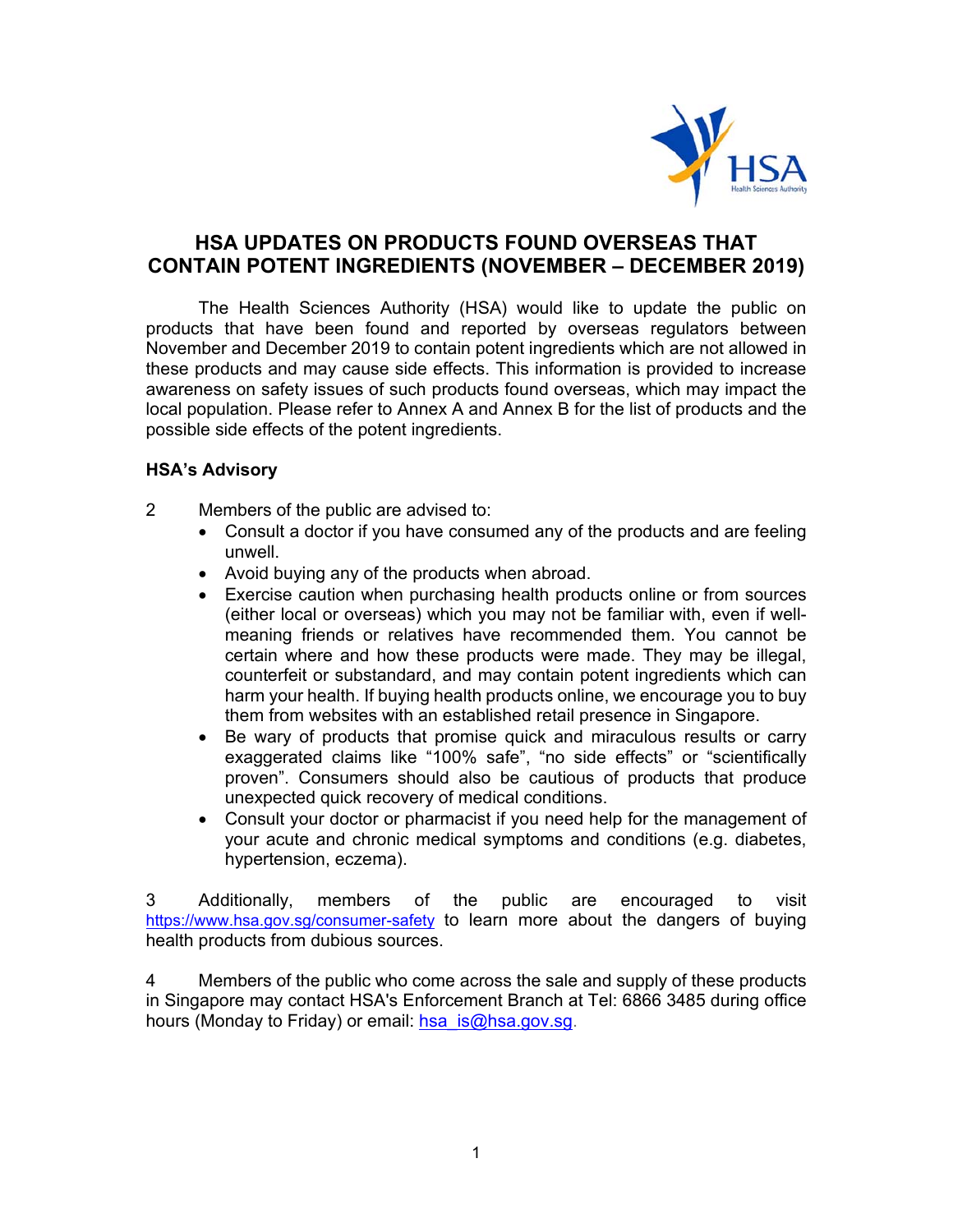# **Annex A**

# **List of Products**

*Note: There may be different versions or variants of the products listed below. You are advised to consult your doctor or pharmacist if you are unsure of any health product you intend to use, or if you need help for your acute and chronic medical symptoms and conditions* 

| Name of<br>product               | <b>Picture of product</b> | <b>Potent</b><br>ingredient(s)                    | <b>Source</b><br>(Regulatory<br>Agency) |
|----------------------------------|---------------------------|---------------------------------------------------|-----------------------------------------|
| Alien Power<br>Platinum<br>11000 |                           | Tadalafil<br>(PDE-5 inhibitor)                    | <b>Health Canada</b>                    |
| <b>Black Panther</b>             |                           | Yohimbe                                           | <b>Health Canada</b>                    |
| <b>Black Stallion</b><br>5000    |                           | Sildenafil and<br>Tadalafil<br>(PDE-5 inhibitors) | <b>Health Canada</b>                    |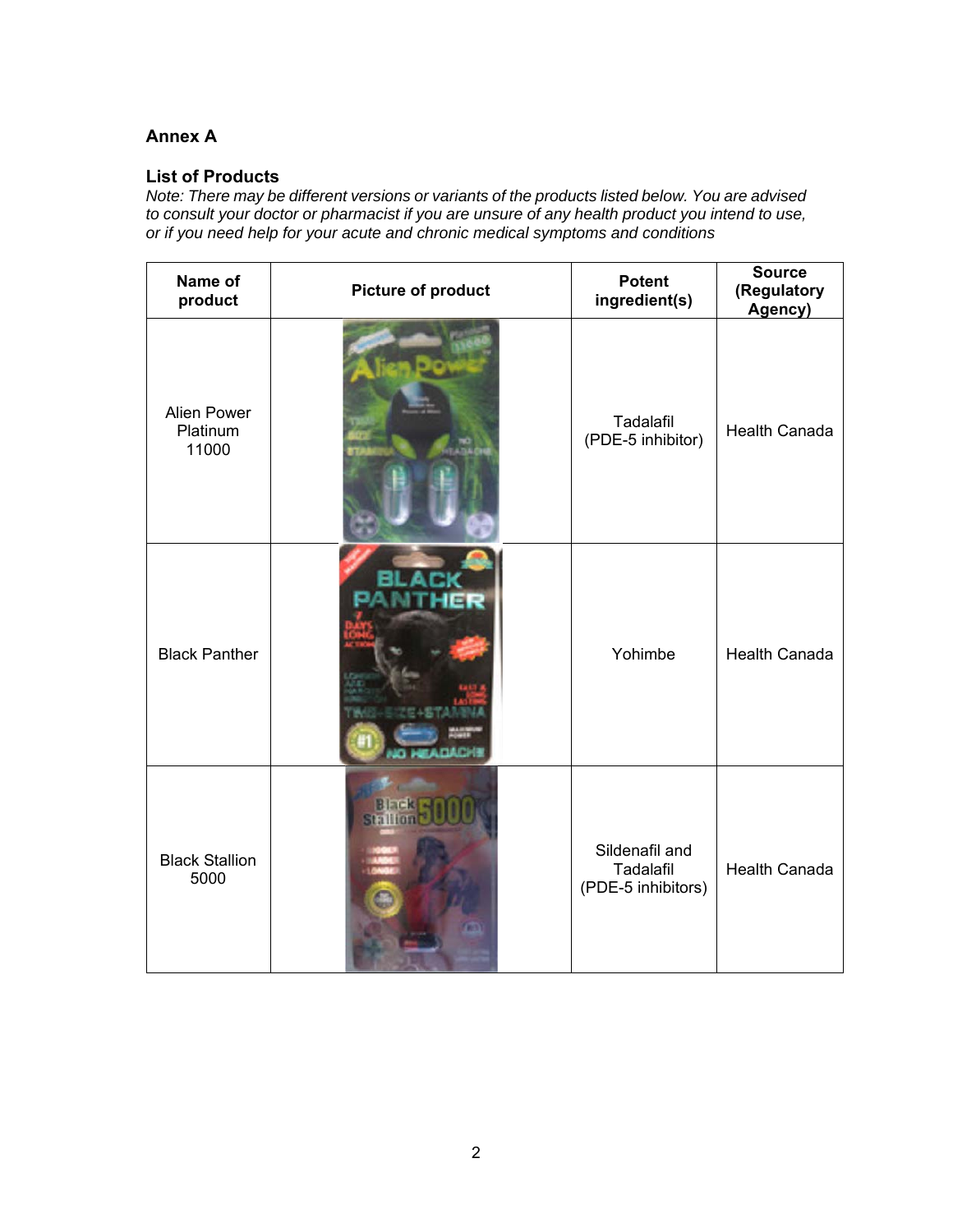| Name of<br>product            | <b>Picture of product</b>                                                                                                                                                                                                                                                  | <b>Potent</b><br>ingredient(s)  | <b>Source</b><br>(Regulatory<br>Agency)                 |
|-------------------------------|----------------------------------------------------------------------------------------------------------------------------------------------------------------------------------------------------------------------------------------------------------------------------|---------------------------------|---------------------------------------------------------|
| <b>Black Storm</b>            | The best salable product of the world<br>$-17.3$<br><b>EASY TO BE A MAN</b><br>Take effect in 10 minutes and last for 72 hours.<br>Makes it big, long-lasting, increasing sperms<br>Black S<br>werful lastin<br>8000mg × 6pills<br><b>KATAPAKEE AL BITTAP AL AND BILTI</b> | Sildenafil<br>(PDE-5 inhibitor) | Australian<br>Therapeutic<br>Goods<br>Administration    |
| <b>Bull Platinum</b><br>30000 | <b>Platton</b><br><b>MDER</b><br><b>Fast Acting Long Lasting</b><br>TIME<br><b>SIZE</b><br><b>STAMIN</b>                                                                                                                                                                   | Tadalafil<br>(PDE-5 inhibitor)  | <b>United States</b><br>Food and Drug<br>Administration |
| Cardarine GW                  | <b>A DINASE</b>                                                                                                                                                                                                                                                            | Cardarine<br>(SARMs)            | <b>Health Canada</b>                                    |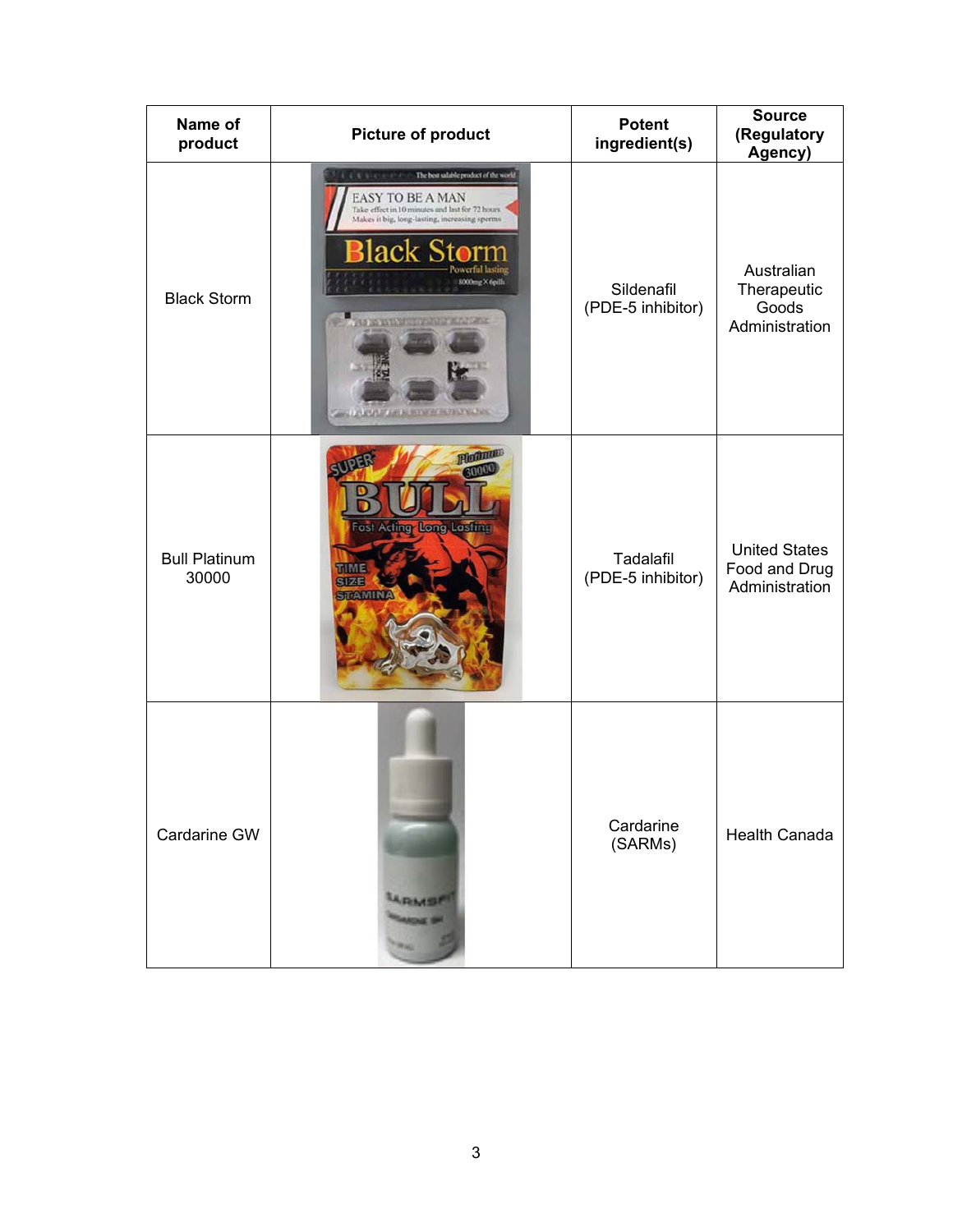| Name of<br>product | <b>Picture of product</b>                                                                                                                                 | <b>Potent</b><br>ingredient(s)                                       | <b>Source</b><br>(Regulatory<br>Agency)                 |
|--------------------|-----------------------------------------------------------------------------------------------------------------------------------------------------------|----------------------------------------------------------------------|---------------------------------------------------------|
| <b>CIA 25</b>      |                                                                                                                                                           | Tadalafil<br>(PDE-5 inhibitor)                                       | Health Canada                                           |
| De2Xy              | <b>PREMENT PRODUCT</b>                                                                                                                                    | Bisacodyl                                                            | Australian<br>Therapeutic<br>Goods<br>Administration    |
| <b>DEC 200</b>     |                                                                                                                                                           | Nandrolone<br>decanoate<br>(anabolic steroid)                        | <b>Health Canada</b>                                    |
| <b>Detox Plus</b>  | Dr. Förster<br><b>TOX PLUS</b><br><b>Traditional Recipe</b><br><b>Cerman Formulation</b><br>FOR DIGESTIVE HEALTH<br><b>RATIONAL INTELLIGENCE FIDELERS</b> | Tadalafil (PDE-5<br>inhibitor),<br>Paynantheine,<br>and Mitragynine. | <b>United States</b><br>Food and Drug<br>Administration |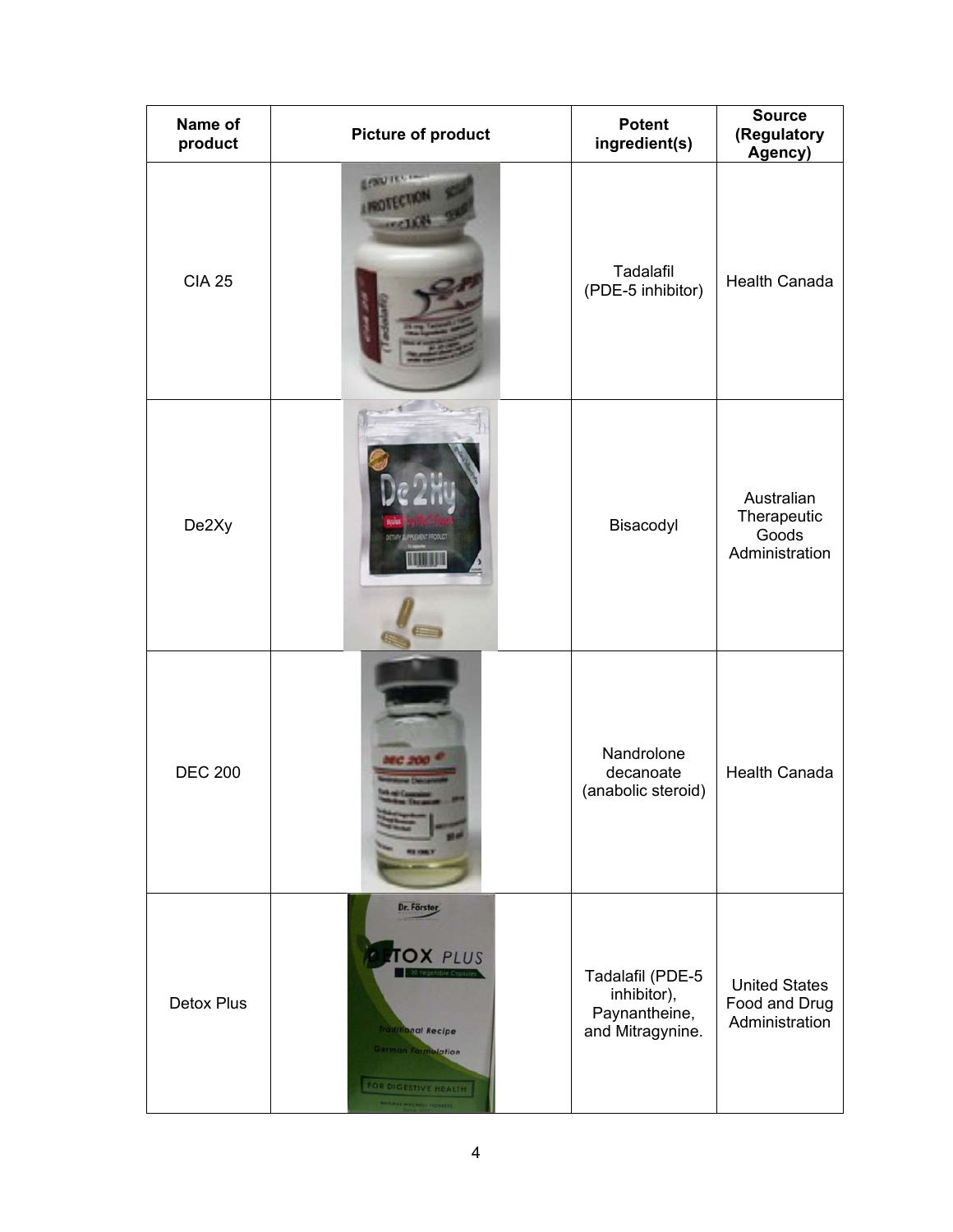| Name of<br>product                                  | <b>Picture of product</b> | <b>Potent</b><br>ingredient(s)                   | <b>Source</b><br>(Regulatory<br>Agency) |
|-----------------------------------------------------|---------------------------|--------------------------------------------------|-----------------------------------------|
| <b>DROSTANOL</b><br><b>ONE</b><br><b>PROPIONATE</b> |                           | Drostanolone<br>propionate<br>(anabolic steroid) | <b>Health Canada</b>                    |
| EQ 200                                              |                           | Boldenone<br>undecylenate<br>(anabolic steroid)  | <b>Health Canada</b>                    |
| Go Detox                                            | 28 unifor / VIEN          | Phenolphthalein<br>and Sibutramine               | Hong Kong<br>Department of<br>Health    |
| Go Lean Detox                                       |                           | Sibutramine and<br>Phenolphthalein               | <b>Health Canada</b>                    |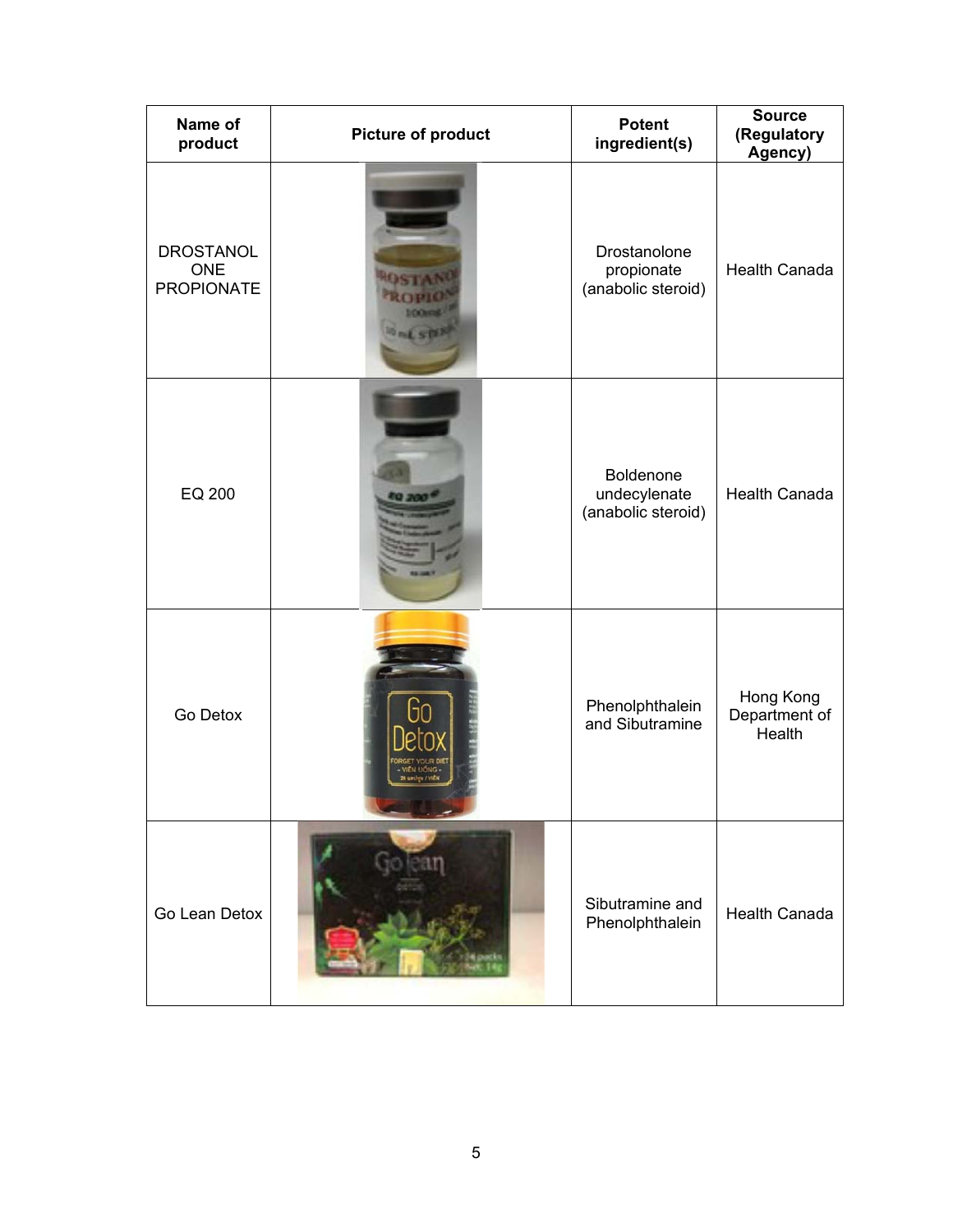| Name of<br>product | Picture of product                | <b>Potent</b><br>ingredient(s)                    | <b>Source</b><br>(Regulatory<br>Agency)              |
|--------------------|-----------------------------------|---------------------------------------------------|------------------------------------------------------|
| Grakcu<br>capsules | $\eta$ nnsna<br>Sup 150 GMP<br>ست | Sildenafil and<br>Tadalafil<br>(PDE-5 inhibitors) | Australian<br>Therapeutic<br>Goods<br>Administration |
| LGD 4033           |                                   | LGD 4033<br>(SARMs)                               | <b>Health Canada</b>                                 |
| Lucky Lady         |                                   | Tadalafil<br>(PDE-5 inhibitor)                    | Health Canada                                        |
| Me2shape           |                                   | Fluoxetine                                        | Australian<br>Therapeutic<br>Goods<br>Administration |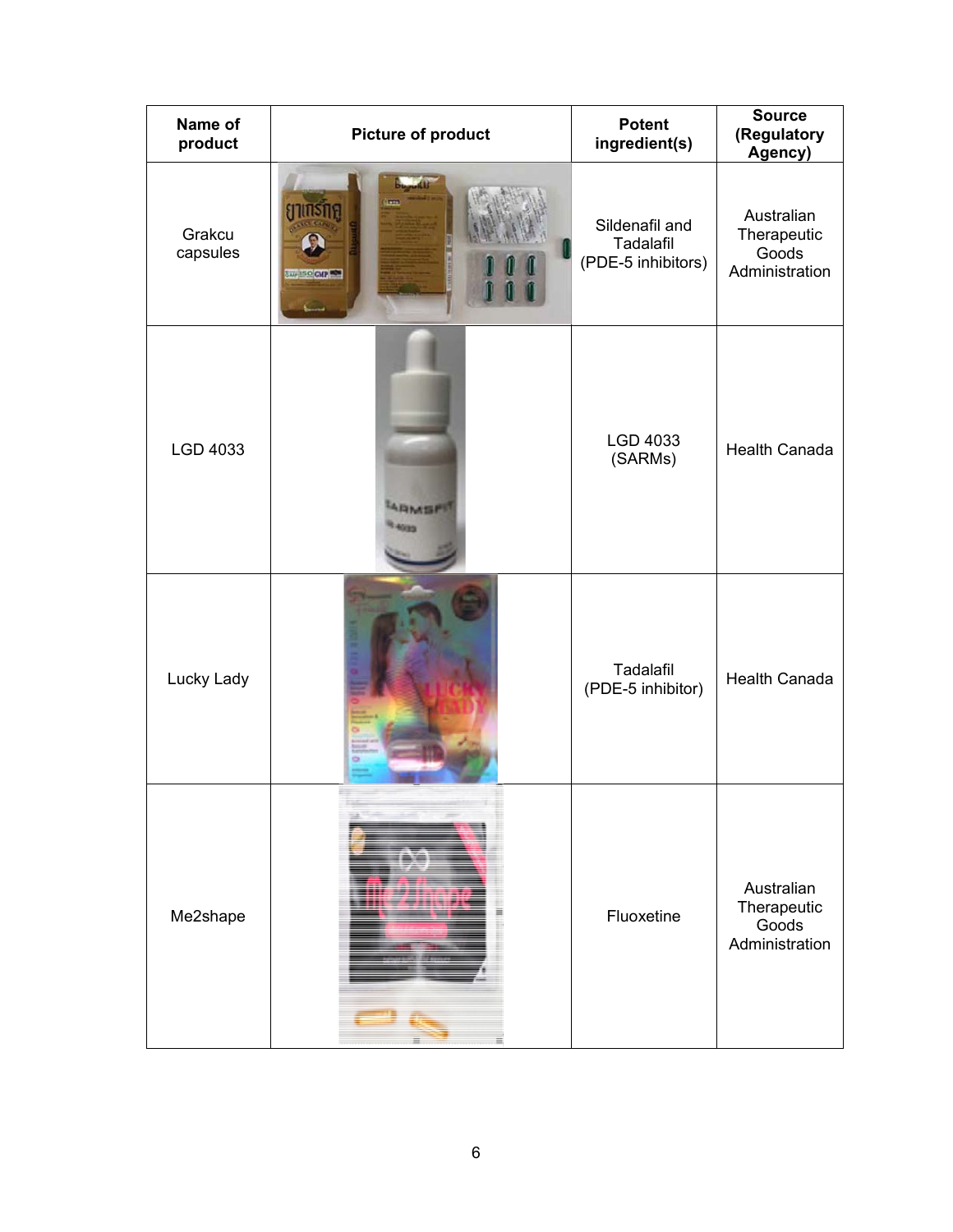| Name of<br>product         | <b>Picture of product</b> | <b>Potent</b><br>ingredient(s)                                                           | <b>Source</b><br>(Regulatory<br>Agency)                 |
|----------------------------|---------------------------|------------------------------------------------------------------------------------------|---------------------------------------------------------|
| Man Erect                  | ManEre                    | Sildenafil<br>(PDE-5 inhibitor)                                                          | <b>United States</b><br>Food and Drug<br>Administration |
| Me Me Me<br>Meow           |                           | Sildenafil,<br>Thiosildenafil and<br>Hydroxythiohomo<br>sildenafil<br>(PDE-5 inhibitors) | <b>Health Canada</b>                                    |
| MK 677<br>(Pharma<br>Core) |                           | MK 677<br>(SARMs)                                                                        | <b>Health Canada</b>                                    |
| MK 677<br>(Sarmsfit)       | <b>RMILIPS</b>            | MK 677<br>(SARMs)                                                                        | <b>Health Canada</b>                                    |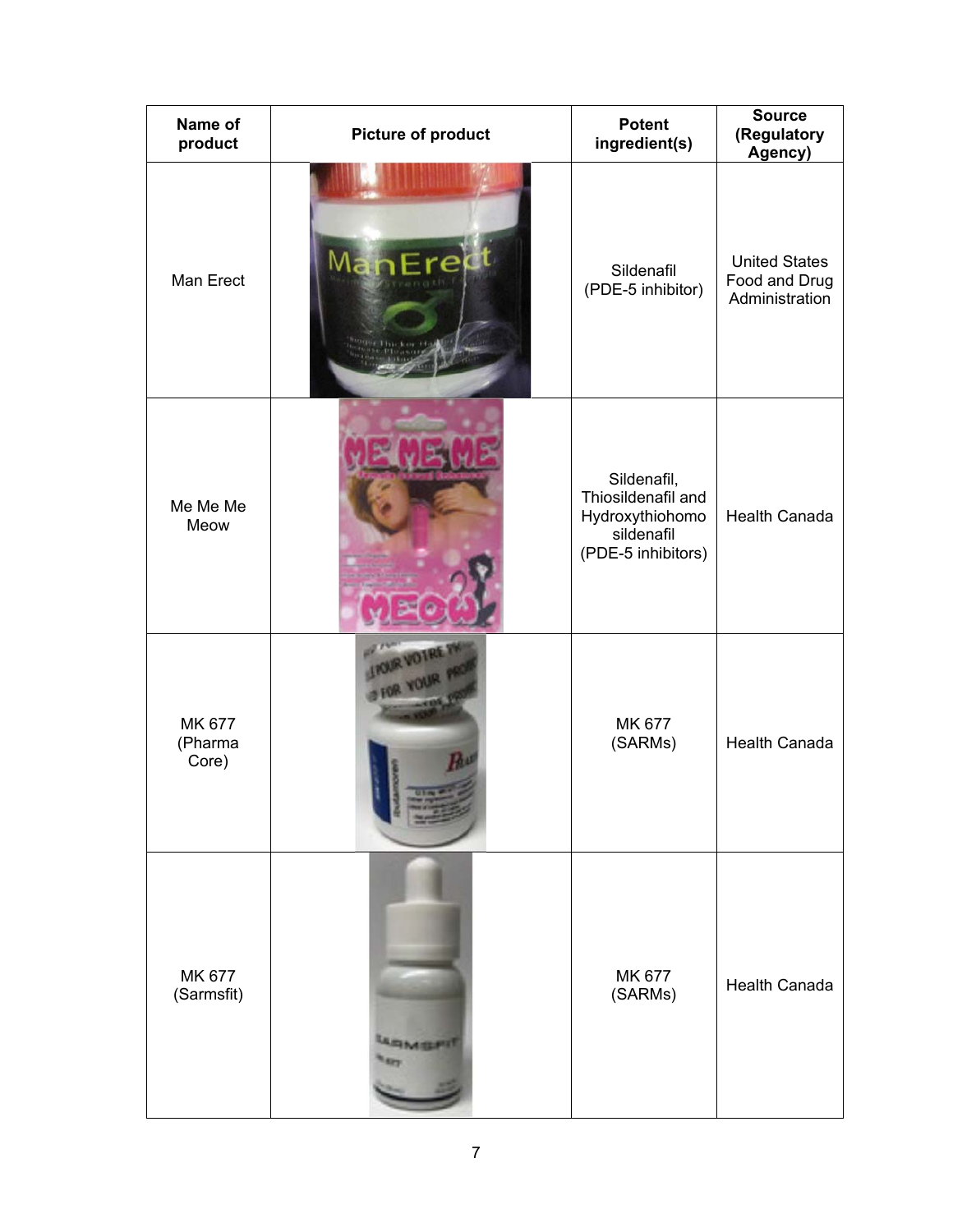| Name of<br>product         | Picture of product         | <b>Potent</b><br>ingredient(s) | <b>Source</b><br>(Regulatory<br>Agency) |
|----------------------------|----------------------------|--------------------------------|-----------------------------------------|
| <b>MS Natural</b><br>Fiber | MS<br><b>Natural Fiber</b> | Sibutramine                    | Hong Kong<br>Department of<br>Health    |
| MYO-CARD                   |                            | Cardarine<br>(SARMs)           | <b>Health Canada</b>                    |
| MYO-HER                    |                            | Ostarine<br>(SARMs)            | <b>Health Canada</b>                    |
| MYO-HGH                    | 60                         | MK-677<br>(SARMs)              | <b>Health Canada</b>                    |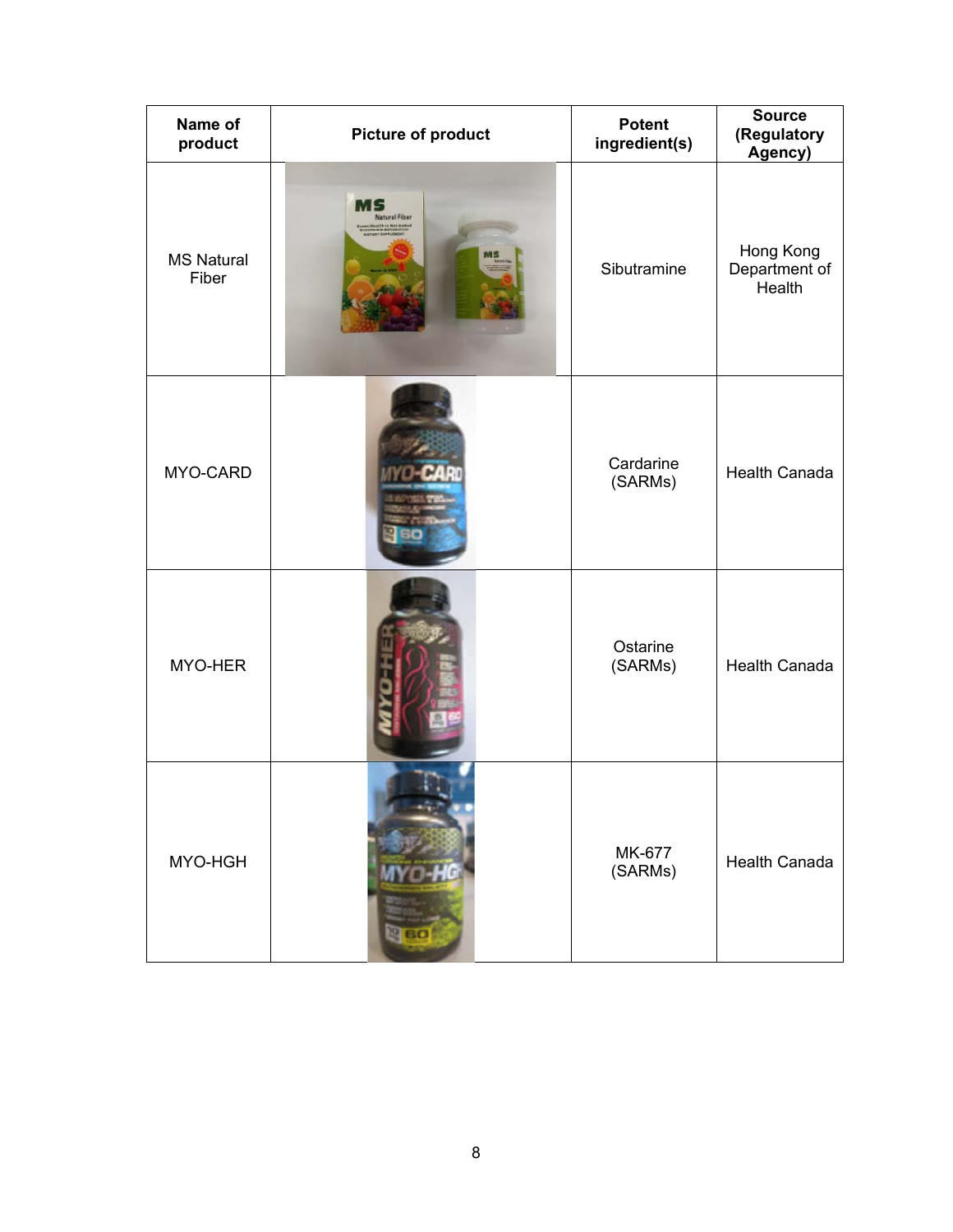| Name of<br>product | <b>Picture of product</b> | <b>Potent</b><br>ingredient(s) | <b>Source</b><br>(Regulatory<br>Agency) |
|--------------------|---------------------------|--------------------------------|-----------------------------------------|
| MYO-LGD            |                           | Ligandrol<br>(SARMs)           | <b>Health Canada</b>                    |
| MYO-S4             |                           | Andarine<br>(SARMs)            | <b>Health Canada</b>                    |
| MYO-STA            |                           | Ostarine<br>(SARMs)            | <b>Health Canada</b>                    |
| MYO-RAD            |                           | Testolone<br>(SARMs)           | Health Canada                           |
| MYO-TKO            |                           | Ostarine<br>(SARMs)            | <b>Health Canada</b>                    |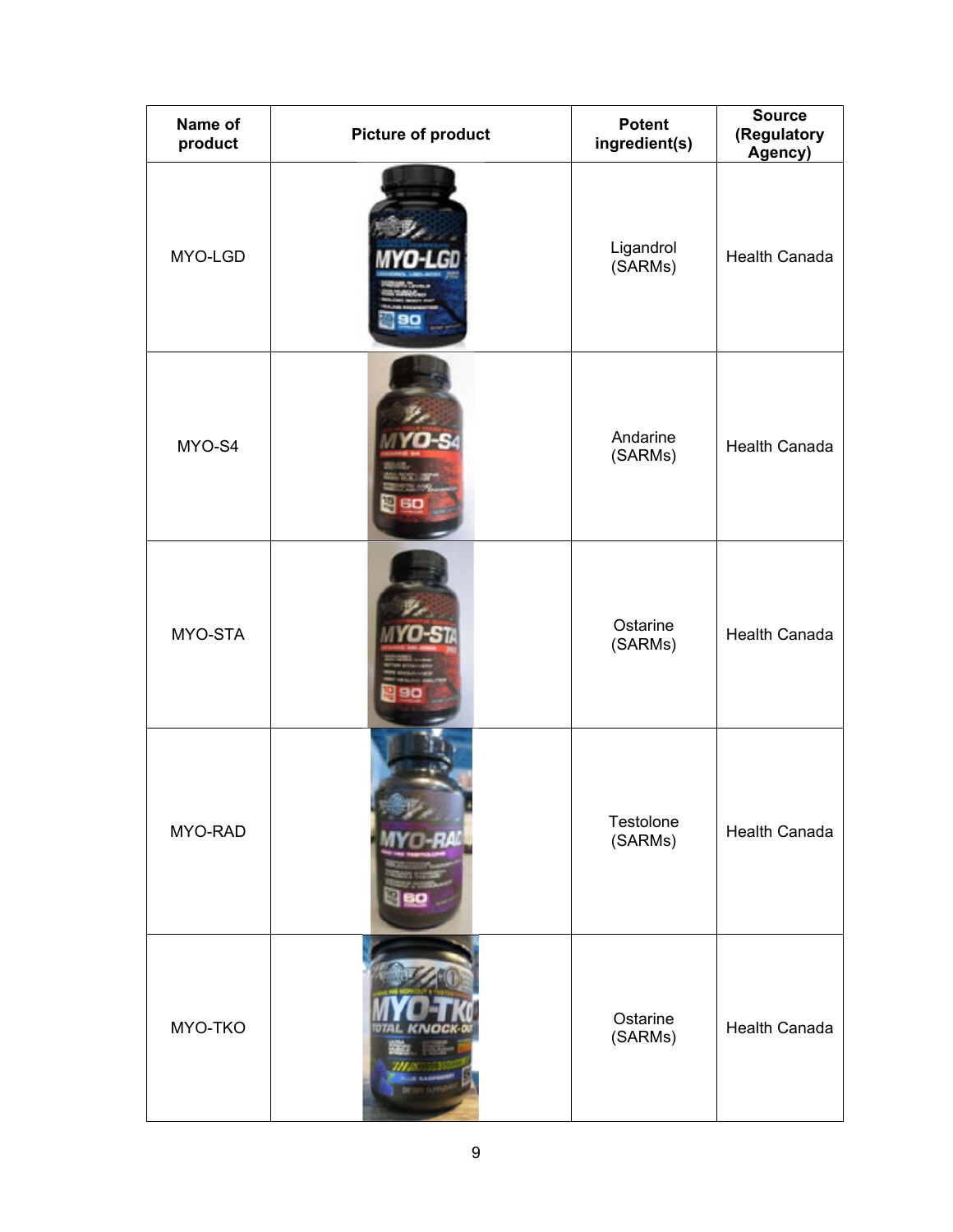| Name of<br>product | <b>Picture of product</b>                                   | <b>Potent</b><br>ingredient(s)    | <b>Source</b><br>(Regulatory<br>Agency) |
|--------------------|-------------------------------------------------------------|-----------------------------------|-----------------------------------------|
| MYO-YK             |                                                             | Myostine<br>(SARMs)               | <b>Health Canada</b>                    |
| NAVAR 10           | OTECIM                                                      | Oxandrolone<br>(anabolic steroid) | <b>Health Canada</b>                    |
| Norvotrop          | <b>NO BE ANNUSED</b><br><b>IINORVOTROP</b><br><b>MAATIN</b> | Somatropin                        | <b>Health Canada</b>                    |
| Ostarine           | <b>AFIMER</b>                                               | Ostarine<br>(SARMs)               | <b>Health Canada</b>                    |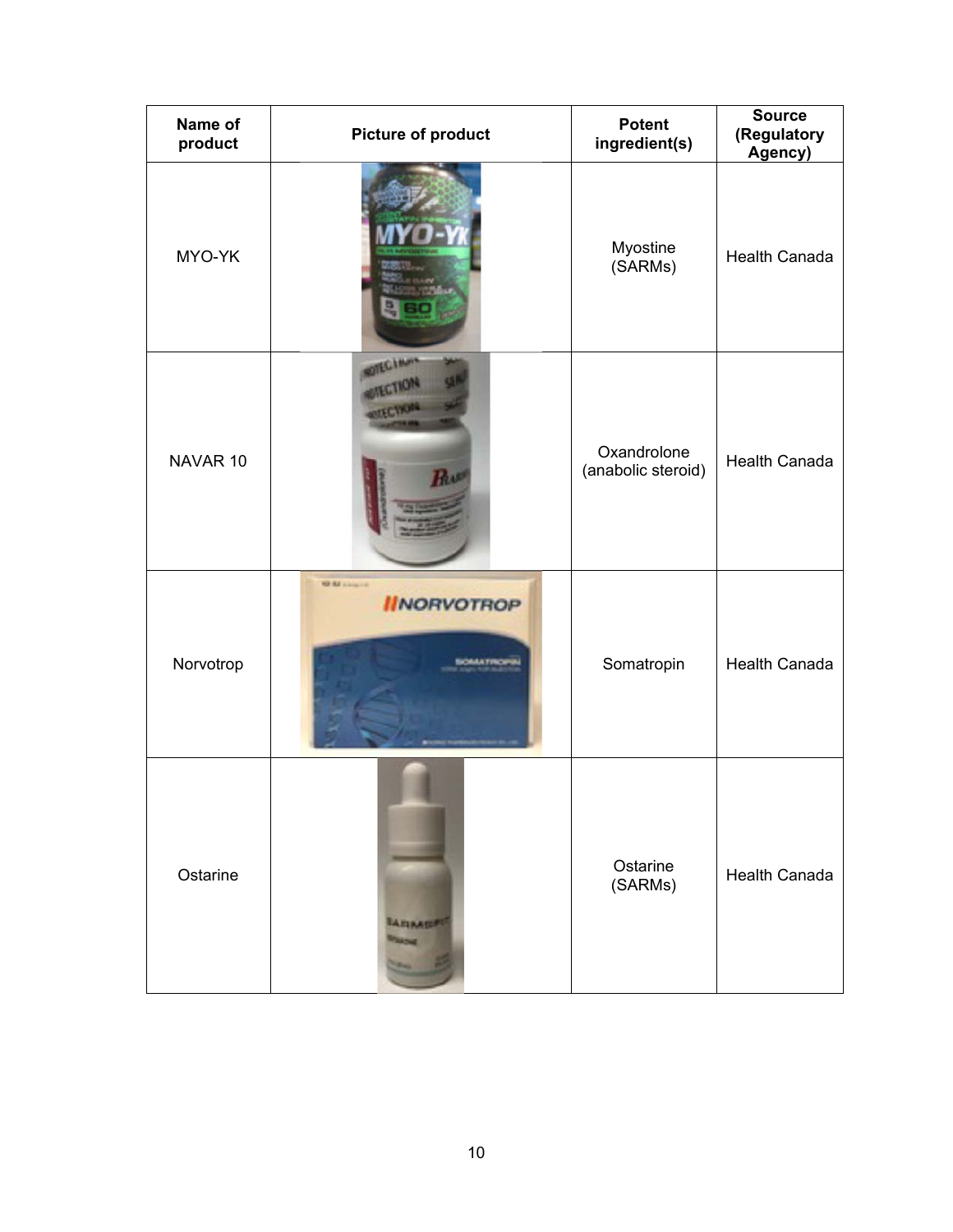| Name of<br>product                          | Picture of product                                                                                      | <b>Potent</b><br>ingredient(s)                                                          | <b>Source</b><br>(Regulatory<br>Agency)                 |
|---------------------------------------------|---------------------------------------------------------------------------------------------------------|-----------------------------------------------------------------------------------------|---------------------------------------------------------|
| Panther<br>Platinum<br>30000                | <b>Fast Acting Long Lasting</b>                                                                         | Tadalafil<br>(PDE-5 inhibitor)                                                          | <b>United States</b><br>Food and Drug<br>Administration |
| Plasmajet<br>(Nitric<br>Oxide<br>Maximizer) | <b>PLASMAJET</b><br>NITRIC OXIDE MAXIMIZER                                                              | Rauwolfia                                                                               | <b>Health Canada</b>                                    |
| Poseidon<br>Platinum 3500                   | SEIDON                                                                                                  | Sildenafil<br>(PDE-5 inhibitor)                                                         | <b>Health Canada</b>                                    |
| Power Khan                                  | MITURAL HERB FOR MALE VITALITY<br><b>Power Khan</b><br>NETWI-BAZ ne (13.5g)<br>mini 1.15gi i 10 listuhu | Desmethyl<br>Thiosildenafil,<br>Thioaildenafil,<br>and Aildenafil<br>(PDE-5 inhibitors) | <b>United States</b><br>Food and Drug<br>Administration |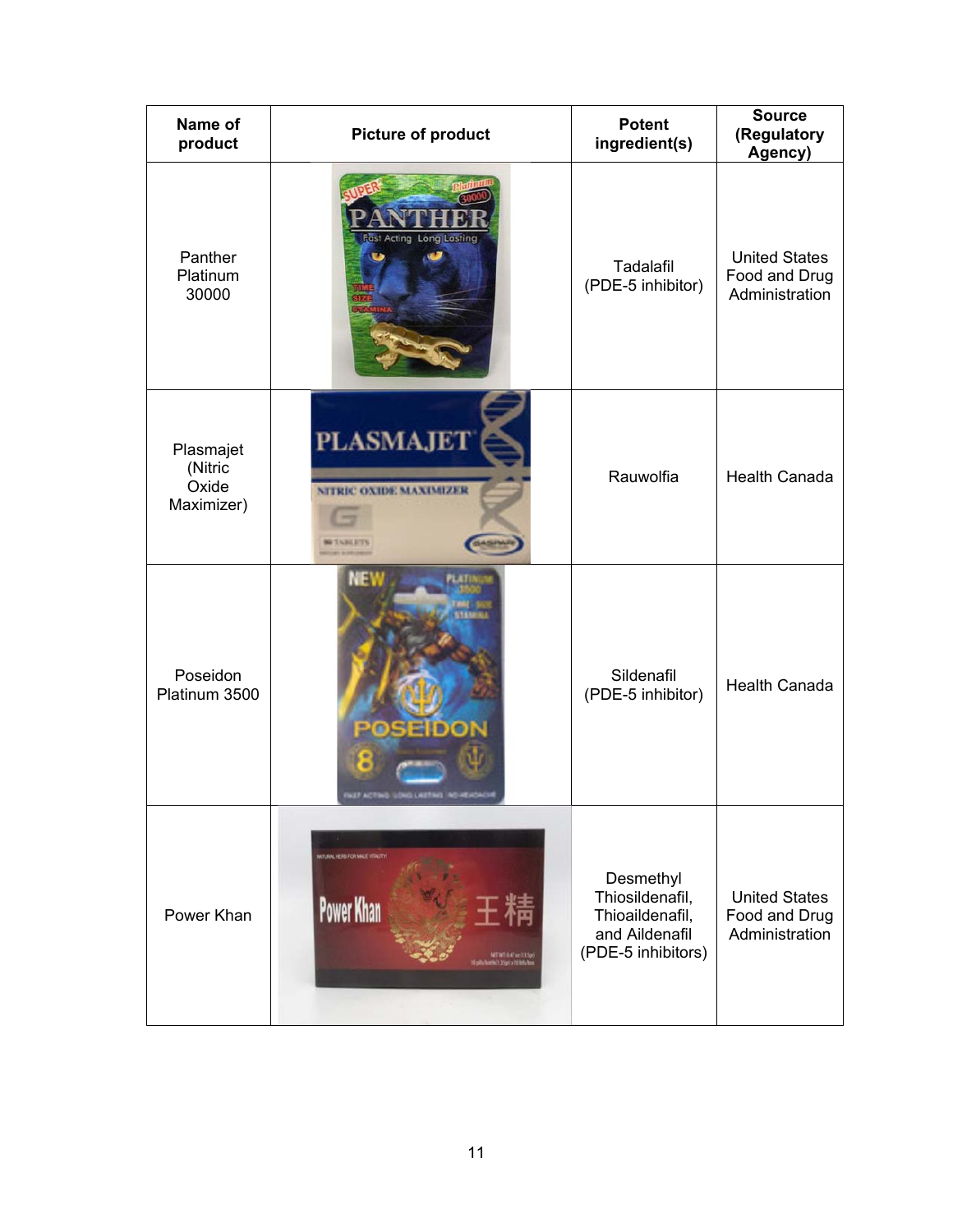| Name of<br>product             | <b>Picture of product</b>          | <b>Potent</b><br>ingredient(s)                    | <b>Source</b><br>(Regulatory<br>Agency)                 |
|--------------------------------|------------------------------------|---------------------------------------------------|---------------------------------------------------------|
| PremierZEN<br><b>Gold 7000</b> | Gold<br><b>STIME of INTERCOURS</b> | Sildenafil and<br>Tadalafil (PDE-5<br>inhibitors) | <b>United States</b><br>Food and Drug<br>Administration |
| PRO-<br>STARINE 12.5           | <b>CIR</b>                         | MK 2866<br>(ostarine)<br>(SARMs)                  | <b>Health Canada</b>                                    |
| Psychotic                      | <b>NSANE</b>                       | Rauwolfia,<br>Yohimbine                           | <b>Health Canada</b>                                    |
| <b>RAD 140</b>                 | ARMSPE                             | <b>RAD 140</b><br>(SARMs)                         | <b>Health Canada</b>                                    |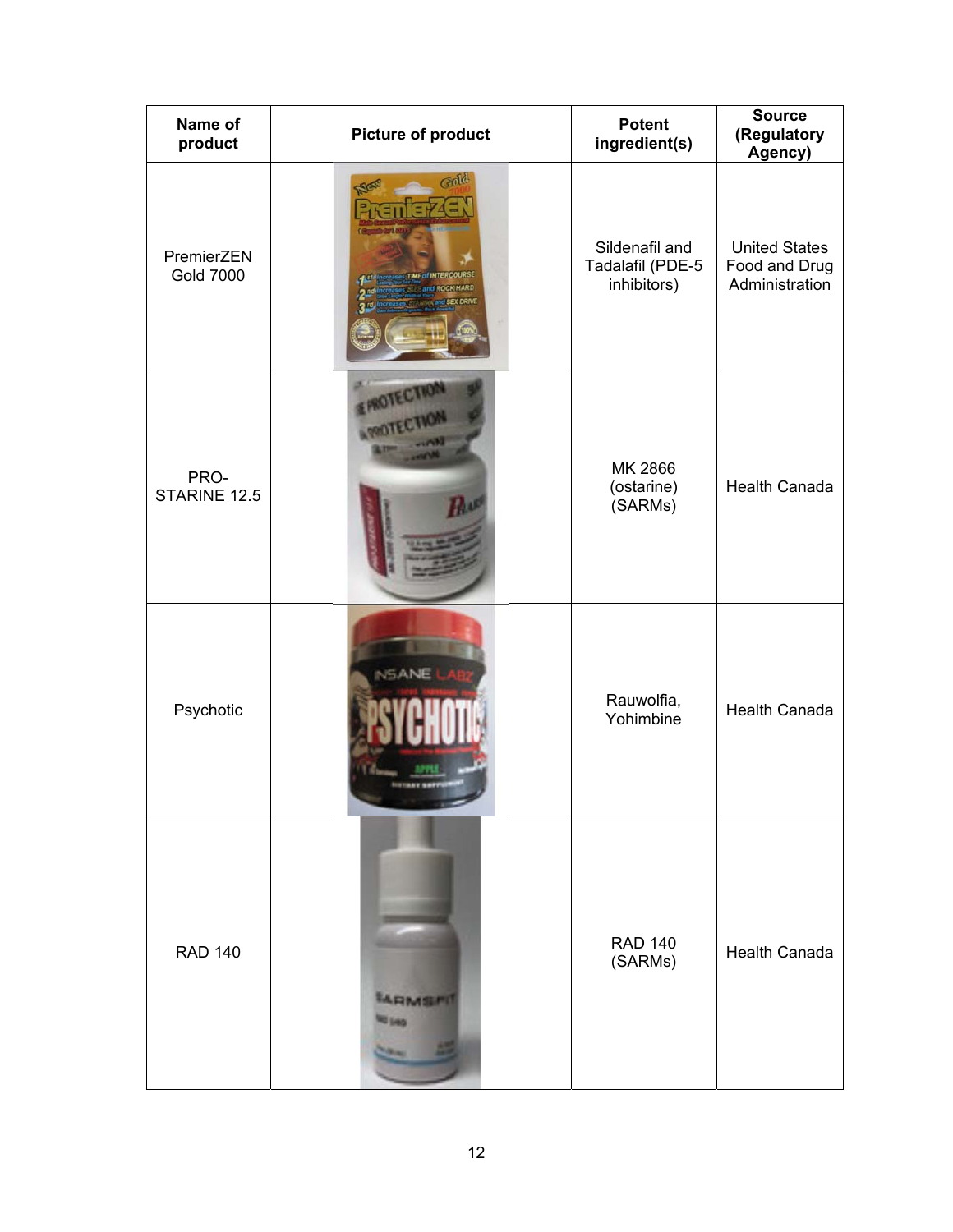| Name of<br>product           | <b>Picture of product</b> | <b>Potent</b><br>ingredient(s)                   | <b>Source</b><br>(Regulatory<br>Agency)                 |
|------------------------------|---------------------------|--------------------------------------------------|---------------------------------------------------------|
| <b>Rising Phoenix</b><br>5K  | <b>NO HEADACHE</b>        | Yohimbe                                          | <b>Health Canada</b>                                    |
| <b>Rising Phoenix</b><br>Q8  |                           | Yohimbe                                          | <b>Health Canada</b>                                    |
| Rhino 7<br>Platinum<br>30000 |                           | Tadalafil<br>(PDE-5 inhibitor)                   | <b>United States</b><br>Food and Drug<br>Administration |
| Rhino 7<br>Platinum<br>5000  |                           | Sildenafil (PDE-5<br>inhibitor) and<br>Yohimbine | <b>Health Canada</b>                                    |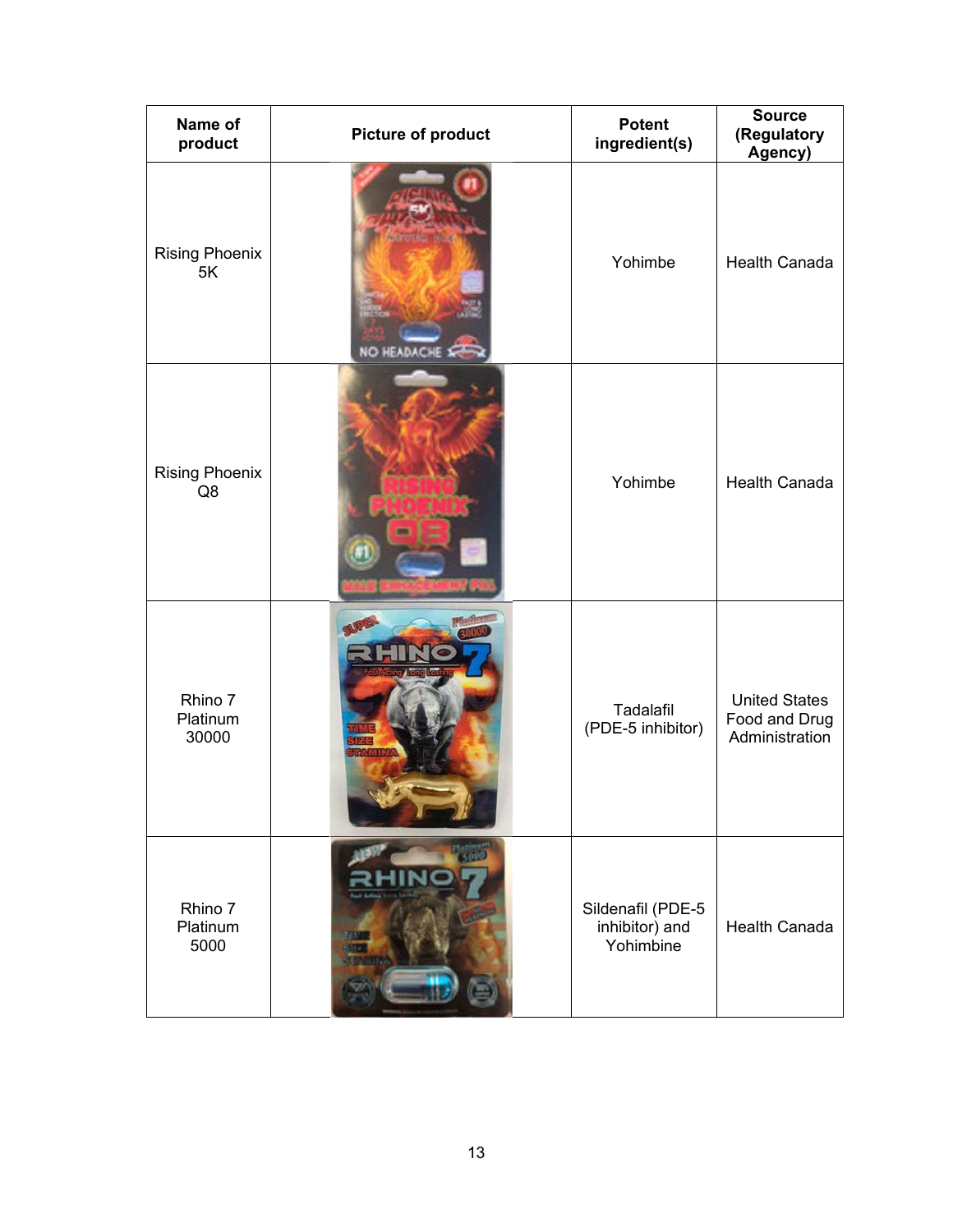| Name of<br>product | <b>Picture of product</b>                                                                                              | <b>Potent</b><br>ingredient(s)                    | <b>Source</b><br>(Regulatory<br>Agency)                 |
|--------------------|------------------------------------------------------------------------------------------------------------------------|---------------------------------------------------|---------------------------------------------------------|
| Rodeo<br>Fantasy   |                                                                                                                        | Yohimbe                                           | <b>Health Canada</b>                                    |
| Rush Hour 72       |                                                                                                                        | Sildenafil and<br>Tadalafil<br>(PDE-5 inhibitors) | <b>Health Canada</b>                                    |
| <b>SHENGDA</b>     | One Grain to See The Effect<br>d Thicks<br>of the Growth Of Par<br><b>SHEN</b><br>GDW<br>للرجال فقا<br>For<br>خلاصة عش | Sildenafil<br>(PDE-5 inhibitor)                   | <b>United States</b><br>Food and Drug<br>Administration |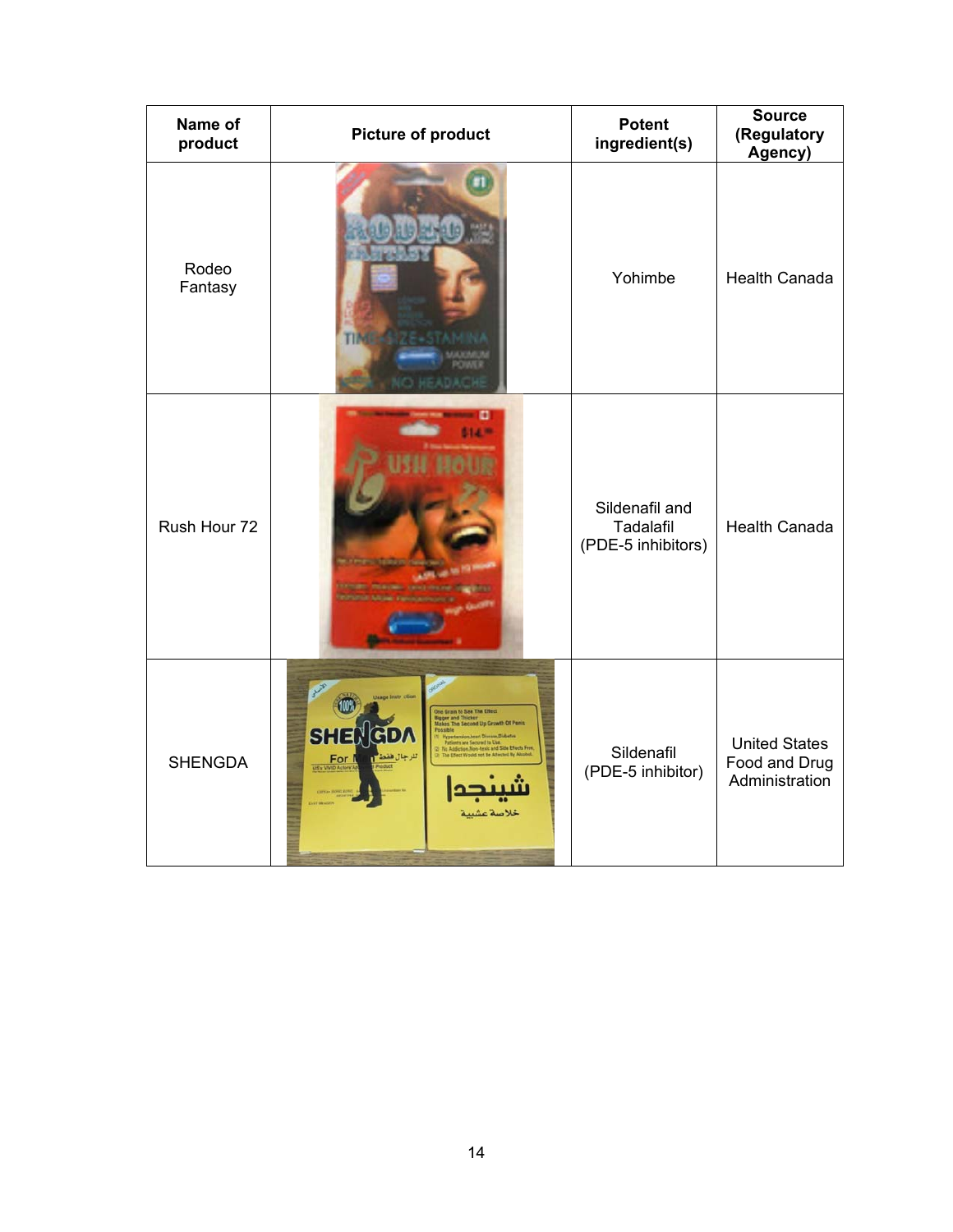| Name of<br>product                                  | <b>Picture of product</b>                                       | <b>Potent</b><br>ingredient(s)                                                                                                                              | <b>Source</b><br>(Regulatory<br>Agency)                 |
|-----------------------------------------------------|-----------------------------------------------------------------|-------------------------------------------------------------------------------------------------------------------------------------------------------------|---------------------------------------------------------|
| Stallion<br>Platinum<br>30000                       | <b>Rlatinum</b><br><b>Acting Long Lasting</b><br><b>LILIVII</b> | Tadalafil<br>(PDE-5 inhibitor)                                                                                                                              | <b>United States</b><br>Food and Drug<br>Administration |
| <b>SUPER</b><br>Platinum<br>30000<br><b>PANTHER</b> | PANTHER                                                         | Tadalafil<br>(PDE-5 inhibitor)                                                                                                                              | <b>United States</b><br>Food and Drug<br>Administration |
| <b>Super Panther</b><br>7k                          | <b>IZE 41.TA</b><br>NO MEADAL                                   | Yohimbe                                                                                                                                                     | <b>Health Canada</b>                                    |
| <b>SUSTANON</b><br>(Steel<br>Corp)                  |                                                                 | Testosterone<br>propionate,<br>Testosterone<br>phenylpropionate,<br>Testosterone<br>isocaproate, and<br>Testosterone<br>decanoate<br>(anabolic<br>steroids) | <b>Health Canada</b>                                    |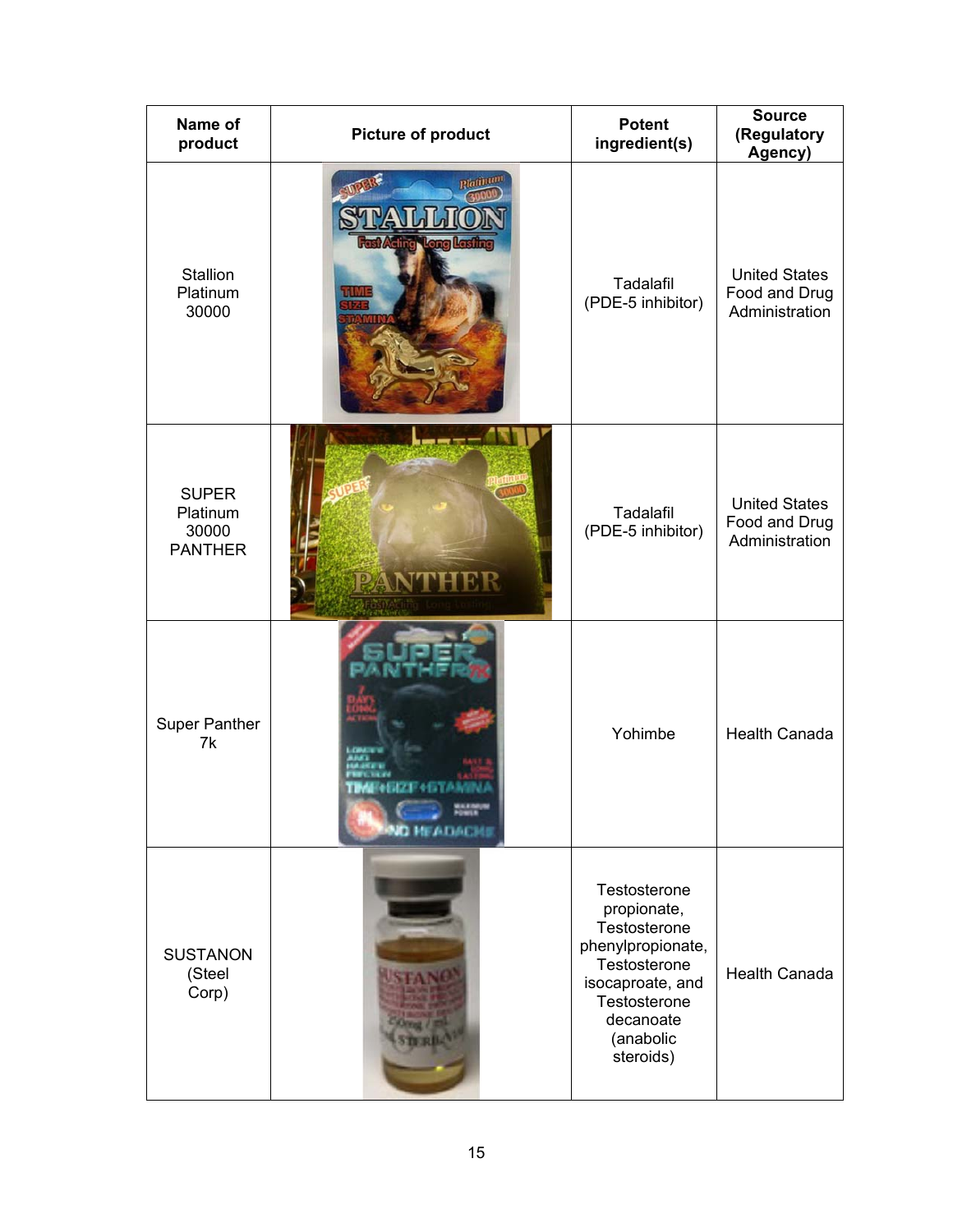| Name of<br>product                 | <b>Picture of product</b> | <b>Potent</b><br>ingredient(s)                                                       | <b>Source</b><br>(Regulatory<br>Agency) |
|------------------------------------|---------------------------|--------------------------------------------------------------------------------------|-----------------------------------------|
| <b>TEST 400</b>                    |                           | Testosterone<br>enanthate and<br>Testosterone<br>decanoate<br>(anabolic<br>steroids) | Health Canada                           |
| <b>TEST-E 250</b>                  |                           | Testosterone<br>enanthate<br>(anabolic steroid)                                      | <b>Health Canada</b>                    |
| Thyrolan<br>Metabolic<br>Optimizer | <b>MATRIX</b>             | Yohimbine,<br>Caffeine, and<br>Synephrine                                            | <b>Health Canada</b>                    |
| <b>Triple Green</b>                |                           | Yohimbine                                                                            | <b>Health Canada</b>                    |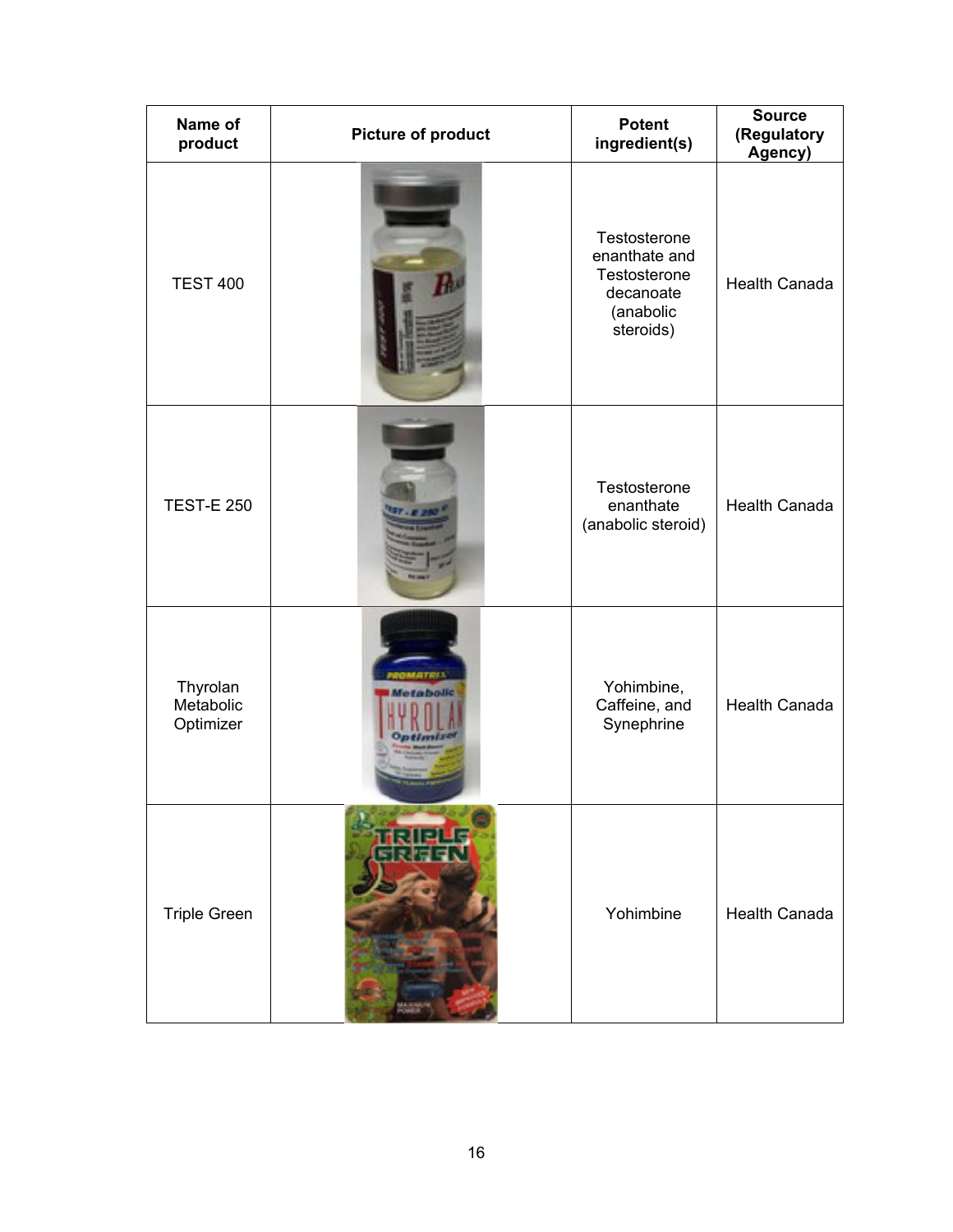| Name of<br>product                                                              | <b>Picture of product</b>                                                                                                                    | <b>Potent</b><br>ingredient(s)                                            | <b>Source</b><br>(Regulatory<br>Agency)                 |
|---------------------------------------------------------------------------------|----------------------------------------------------------------------------------------------------------------------------------------------|---------------------------------------------------------------------------|---------------------------------------------------------|
| <b>U-Dream Full</b><br>Night                                                    | <b>FULL NIGHT</b><br>10 capsules<br>(7/8 HOURS)<br><b>HERBAL SUPPLEMENT · ALL NATURAL</b><br><b>SLEEP</b><br><b>NATURALLY</b><br>10 capsules | A substance<br>structurally<br>similar to<br>Eszopiclone and<br>Zopiclone | <b>United States</b><br>Food and Drug<br>Administration |
| <b>U-Dream Lite</b>                                                             | <b>10 captules</b><br>LITE<br>(4/5 HO)<br>J~Dream<br><b>SLEEP</b><br><b>NATURALLY</b><br>10 capsules                                         | A substance<br>structurally<br>similar to<br>Eszopiclone and<br>Zopiclone | <b>United States</b><br>Food and Drug<br>Administration |
| Vita-X<br>Revitalizing<br>Capsules<br>Extra<br>Strength<br>(sleeve<br>package)  |                                                                                                                                              | Sildenafil<br>(PDE-5 inhibitor)                                           | <b>Health Canada</b>                                    |
| Vita-X<br>Revitalizing<br>Capsules<br>Extra<br>Strength<br>(blister<br>package) | LANLAY<br><b>Revitalizing Caps</b>                                                                                                           | Sildenafil<br>(PDE-5 inhibitor)                                           | <b>Health Canada</b>                                    |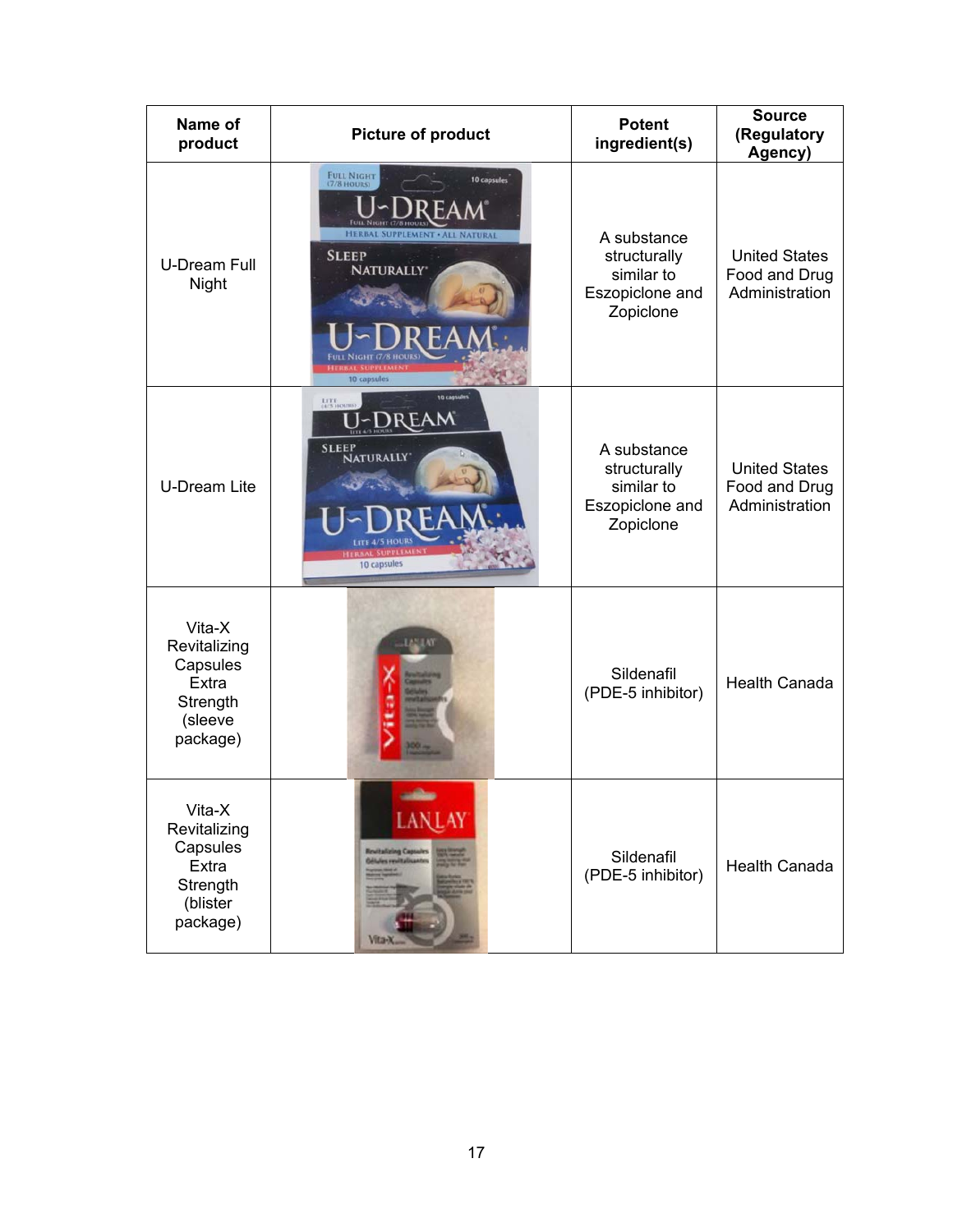| Name of<br>product                     | <b>Picture of product</b>        | <b>Potent</b><br>ingredient(s)  | <b>Source</b><br>(Regulatory<br>Agency)              |
|----------------------------------------|----------------------------------|---------------------------------|------------------------------------------------------|
| Ying Da Wang<br>tablets                | $n = 720$ or<br><b>PE INCHES</b> | Sildenafil<br>(PDE-5 inhibitor) | Australian<br>Therapeutic<br>Goods<br>Administration |
| <b>YK 11</b>                           | ARMI                             | <b>YK 11</b><br>(SARMs)         | <b>Health Canada</b>                                 |
| Yohimbine<br><b>HCL</b><br>(Clean Lab) |                                  | Yohimbine                       | <b>Health Canada</b>                                 |
| Yohimbine<br>(Eon<br>Nutraceuticals)   | Eon                              | Yohimbine                       | <b>Health Canada</b>                                 |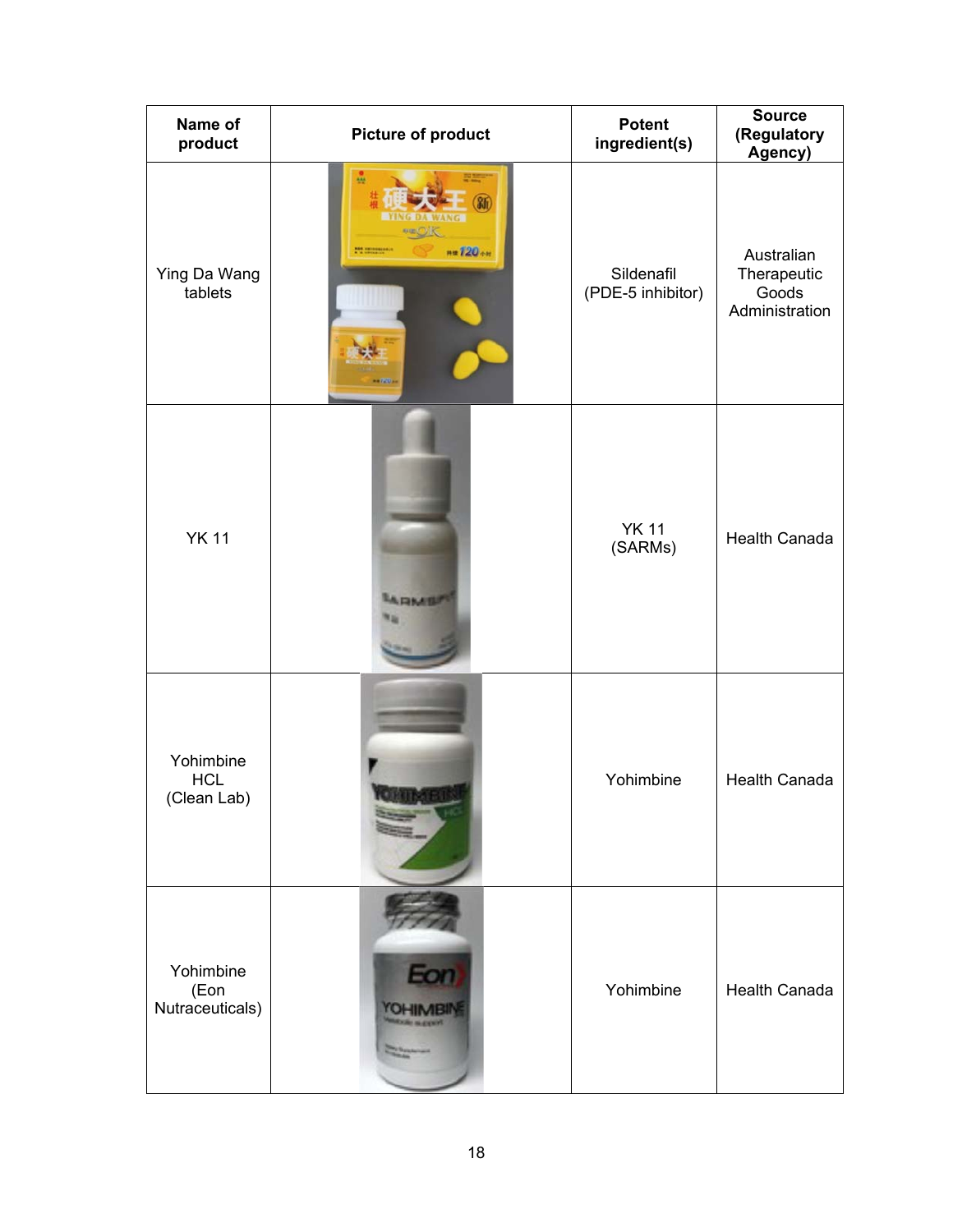| Name of<br>product | <b>Picture of product</b>                                            | <b>Potent</b><br>ingredient(s)                       | <b>Source</b><br>(Regulatory<br>Agency)          |
|--------------------|----------------------------------------------------------------------|------------------------------------------------------|--------------------------------------------------|
| 金伟哥 VGA            | 创造质大的阴茎,演绎完美的激情<br><b>BYGA</b><br><b>MFT AT EV SP</b><br>OMANA精团最新技术 | Sildenafil<br>(PDE-5 inhibitor)                      | Hong Kong<br>Department of<br>Health             |
| 硬9天                | E 中药<br><b>适居入宫加压/d</b><br>硬<br>均可放心使)                               | Sildenafil<br>(PDE-5 inhibitor)                      | Hong Kong<br>Department of<br>Health             |
| 生精片                | 片用置1200円<br>片再推1200円<br>-RN2120011<br>- 汽港会120山田<br>·片拼音120中昇        | Ciprofloxacin and<br>Sildenafil (PDE-5<br>inhibitor) | <b>Taiwan Food</b><br>and Drug<br>Administration |
| 3800 Hard<br>Rock  |                                                                      | Yohimbe                                              | <b>Health Canada</b>                             |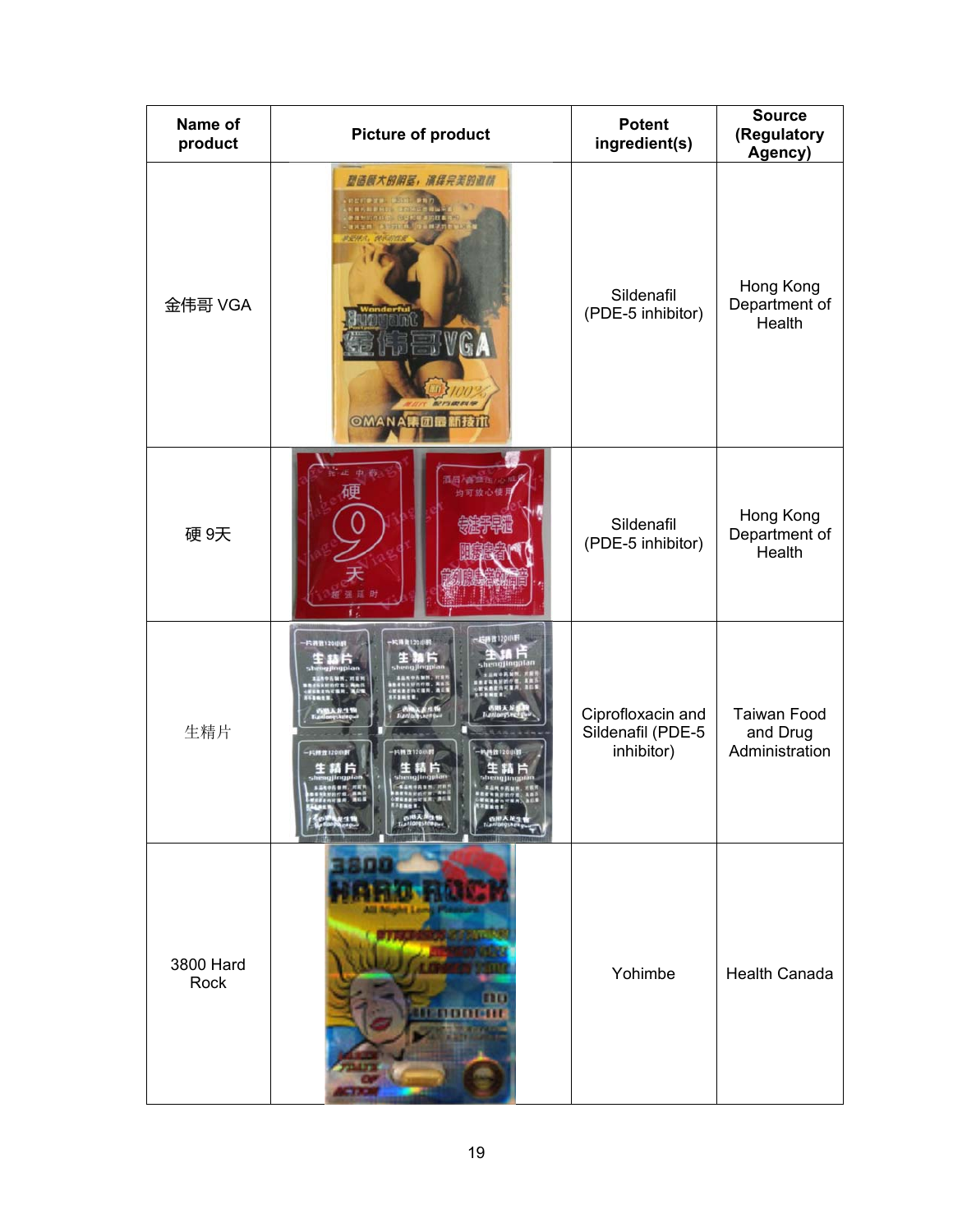| Name of<br>product | <b>Picture of product</b> | <b>Potent</b><br>ingredient(s) | <b>Source</b><br>(Regulatory<br>Agency) |
|--------------------|---------------------------|--------------------------------|-----------------------------------------|
| 7K                 |                           | Yohimbe                        | <b>Health Canada</b>                    |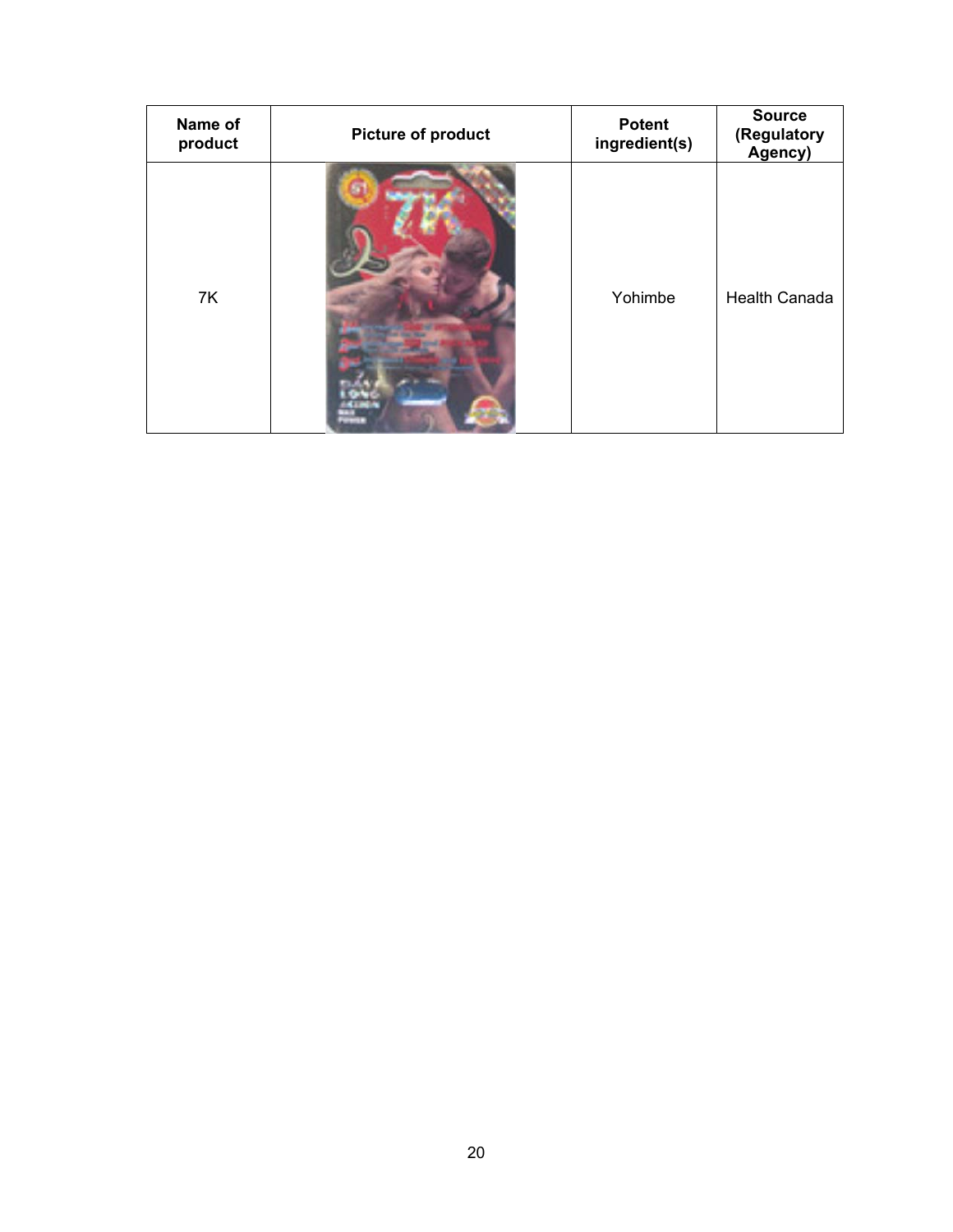# **Annex B**

# **The possible side effects of the potent ingredients**

### **Anabolic steroids**

Anabolic steroids are not approved for use to increase muscle mass or boost athletic performance. Taking such medication without medical supervision can be dangerous as they can cause serious side effects such as insomnia, irritability, aggressive behaviour, hypertension, liver cancer, development of prominent breasts in men and impotence. In women, they can cause male characteristics such as an increase in facial hair growth, male pattern baldness, deepening of the voice and menstrual irregularities. Examples of anabolic steroids are Boldenone undecylenate, Drostanolone propionate, Nandrolone decanoate, Oxandrolone and Testosterone compounds.

### **Bisacodyl**

Bisacodyl is used to treat constipation. The use of bisacodyl has been associated with side effects including abdominal discomfort and diarrhoea.

#### **Caffeine**

The inappropriate use of caffeine may lead to insomnia, agitation, restlessness, palpitations and increased heart rate.

#### **Ciprofloxacin**

Ciprofloxacin is an antibiotic used to treat a number of bacterial infections. It is a prescription medicine and should be used under medical supervision. Common side effects include nausea, vomiting, diarrhoea and rash. Severe side effects include an increased risk of tendon rupture, hallucinations and nerve damage.

#### **Eszopiclone and Zopiclone**

Eszopiclone and Zopiclone are prescription medicines used to treat insomnia and should be used under medical supervision. Serious side effects may include suicidal thoughts, abuse, hallucinations and angioedema. A rapid decrease in the dose of these medicines may result in withdrawal symptoms. Deaths have been reported from use of these medicines.

#### **Fluoxetine**

Fluoxetine is a prescription medicine used to treat conditions including depression and eating disorders, and should be used under medical supervision. The use of fluoxetine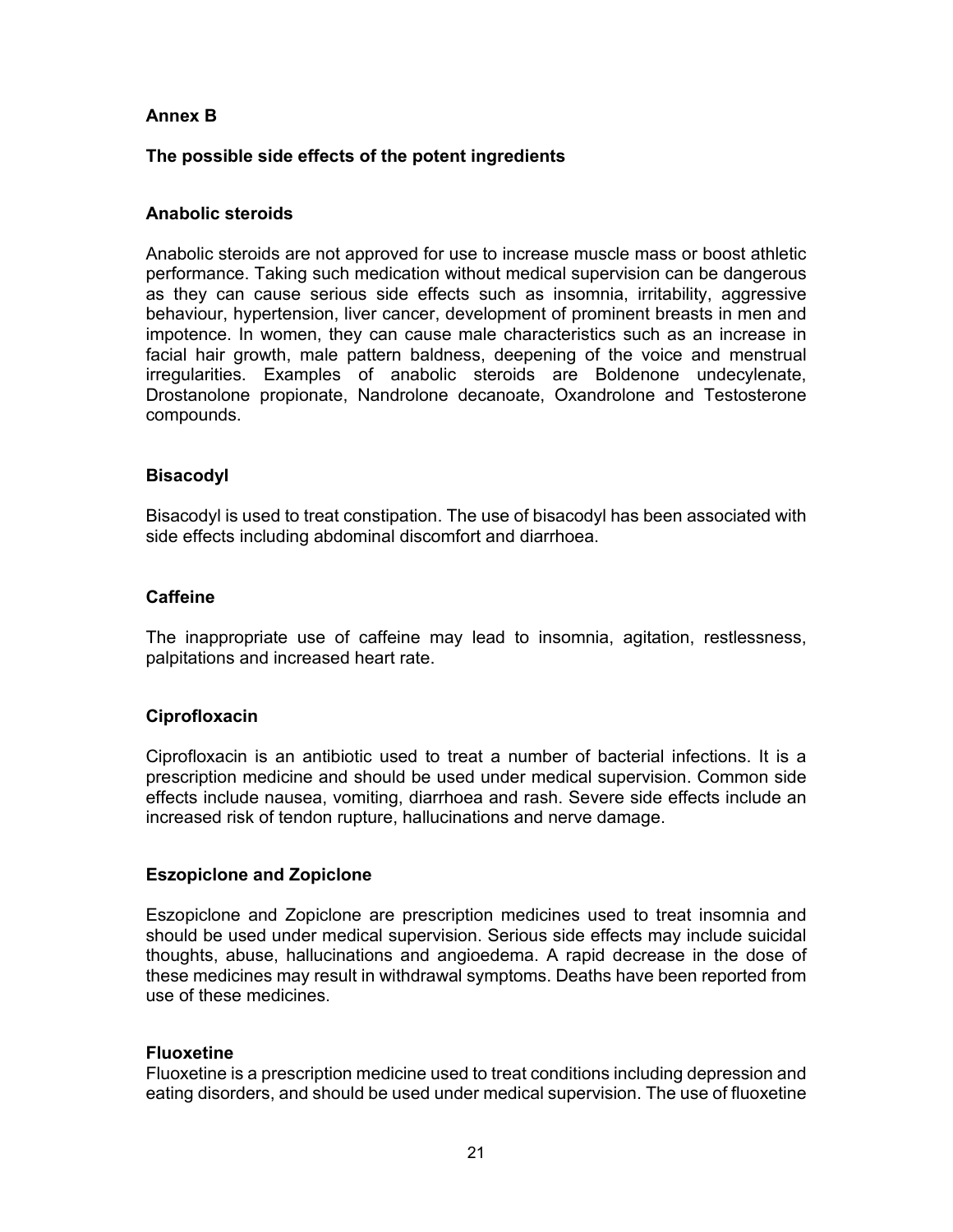has been associated with side effects including headaches, insomnia, palpitations and dizziness.

# **Paynantheine and Mitragynine - Kratom (Mitragyna speciosa) alkaloids**

Paynantheine and mitragynine are alkaloids of Kratom or *Mitragyna speciose*. The use of kratom has been associated with respiratory depression or decreased breathing, seizure, addiction and psychosis. Other side effects include high heart rate and blood pressure, trouble sleeping, and liver toxicity. When use is stopped, withdrawal symptoms may occur. Deaths have been reported with kratom both by itself and mixed with other substances.

# **Phenolphthalein**

Phenolphthalein may cause kidney disorders and has been found in animal studies to be associated with cancer. It may also cause breathing difficulties, rashes and abdominal cramps.

# **Phosphodiesterase Type 5 (PDE-5) inhibitors**

This class of medicine includes sildenafil, tadalafil, homosildenafil and 5 desmethylcarbodenafil. These medicines can cause serious side effects such as strokes, heart attacks, decreased or loss of vision and hearing and priapism (painful and exceedingly long erections). If priapism is not treated immediately, it may lead to permanent impotence. PDE-5 inhibitors are also not suitable for patients with medical conditions such as certain heart-related problems or who are on heart medications such as nitrates. Deaths of patients found to be using Sildenafil (PDE-5 inhibitor) while on nitrates have been reported overseas.

# **Rauwolfia**

The use of rauwolfia has been associated with dizziness, drowsiness, impotence and anxiety.

# **Selective Androgen Receptor Modulators (SARMs)**

Selective Androgen Receptor Modulators (SARMs) are chemicals that mimic the effects of the male hormone, testosterone. Some of these chemicals are still undergoing research and no SARMs have been approved for clinical use in humans. Using such chemicals can be dangerous as not all their side effects are known. The possible side effects may be similar to testosterone, such as insomnia, irritability, aggressive behaviour, hypertension, and impotence. Examples include andarine, cardarine, ligandrol (LDG-4033), myostine (YK-11), ostarine (MK 2866), testolone, MK 677 and RAD-140.